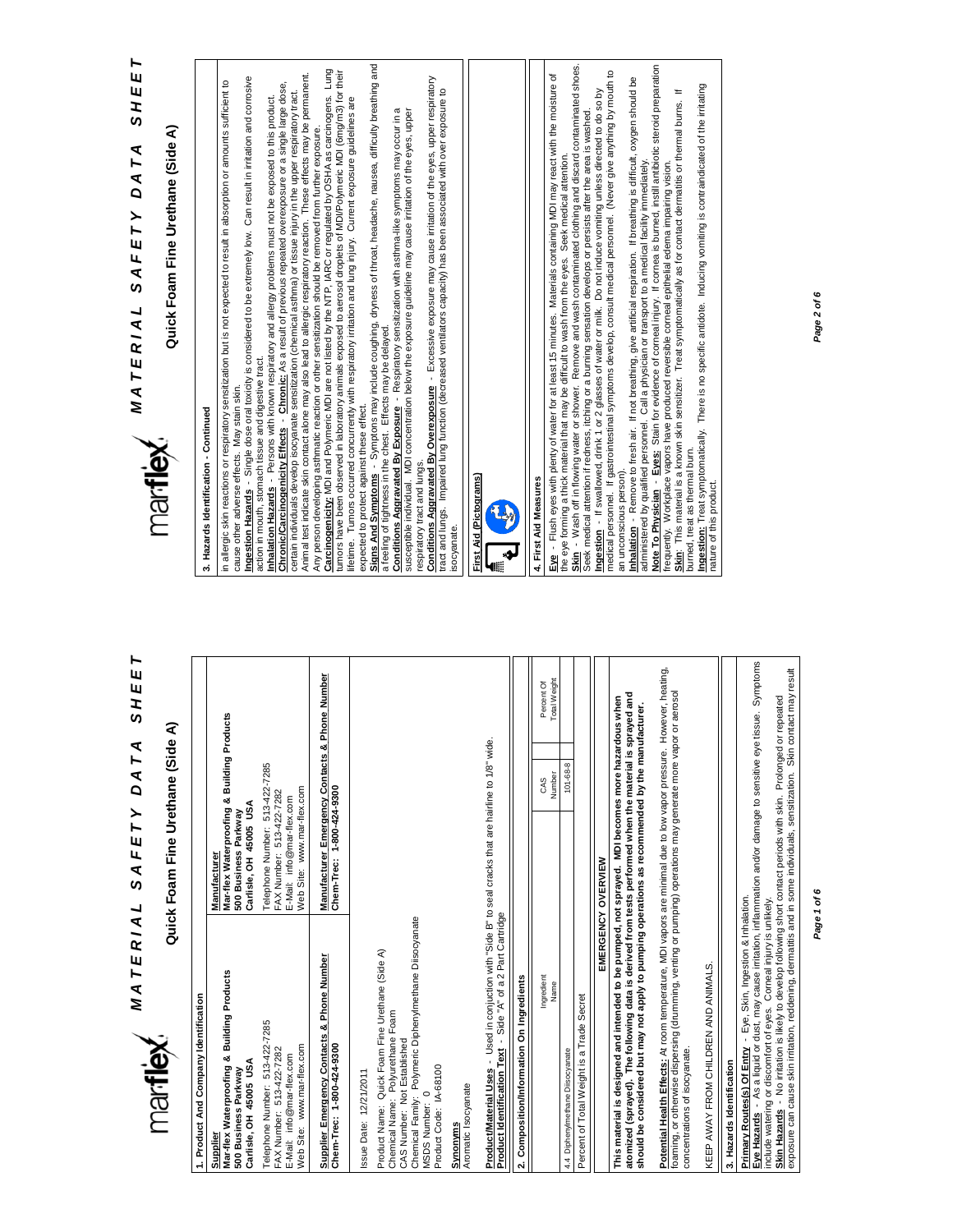# *MATERIAL SAFETY DATA SHEET A T E R I A L S A F E T Y D A T A S H E E T*

# Quick Foam Fine Urethane (Side A) **Quick Foam Fine Urethane (Side A)**



5. Fire Fighting Measures Flash Point Method: PMCC Flash Point Method: PMCC Lower Explosive Limit: N.D. Lower Explosive Limit: N.D. Upper Explosive Limit: N.D. Upper Explosive Limit: N.D. **5. Fire Fighting Measures** Flash Point: 398 °F Flash Point: 398 °F

Fire And Explosion Hazards - Toxic Fumes are released in fire situtations. Harmful if inhaled. **Fire And Explosion Hazards** - Toxic Fumes are released in fire situtations. Harmful if inhaled. Extinguishing Media - Dry chemical, carbon dioxide foam, water spray for large fires. **Extinguishing Media** - Dry chemical, carbon dioxide foam, water spray for large fires.

## 6. Accidental Release Measures **6. Accidental Release Measures**

Spill: Evacuate spill area. Use adequate ventilation and appropriate personal protect equipment, cover the area with an<br>inert absorbent such as clay or vermiculite and transfer to metal waste containers. Saturate with wate decontamination solution below, but do not seal the container with the isocyanate mixture. Larger quantities of liquid may decontamination solution below, but do not seal the container with the isocyanate mixture. Larger quantities of liquid may **Spill:** Evacuate spill area. Use adequate ventilation and appropriate personal protect equipment, cover the area with an inert absorbent such as clay or vermiculite and transfer to metal waste containers. Saturate with water or be transferred directly to drums for disposal. be transferred directly to drums for disposal.

Note: Isocyanate will react with water and generate carbon dioxide. This could result in the rupture of any closed **Note:** Isocyanate will react with water and generate carbon dioxide. This could result in the rupture of any closed

hydroxide solution is used, ammonia will be evolved as a vapor. Use caution to avoid exposure to high concentrations of hydroxide solution is used, ammonia will be evolved as a vapor. Use caution to avoid exposure to high concentrations of container.<br><mark>Clean Up:</mark> The area should then be flushed with a decontamination solution. The decontamination solution is a 5-10% mixture of sodium carbonate and .5% liquid detergent in water solution or a 3% concentrated ammonium hydroxide and mixture of sodium carbonate and .5% liquid detergent in water solution or a 3% concentrated ammonium hydroxide and **Clean Up:** The area should then be flushed with a decontamination solution. The decontamination solution is a 5-10% .5% liquid detergent in water. Use 10 parts decontamination solution to 1 part spilled material. If the ammonium .5% liquid detergent in water. Use 10 parts decontamination solution to 1 part spilled material. If the ammonium ammonia. Allow to stand for 48 hours letting evolved carbon dioxide to escape. ammonia. Allow to stand for 48 hours letting evolved carbon dioxide to escape.



### 7. Handling And Storage **7. Handling And Storage**

data sheet for shelf life requirements affecting performance quality. Should freezing occur, the material must be thawed present. The reaction of polyols and isocyanates generate heat. Contact of the reacting materials with skin or eyes can data sheet for shelf life requirements affecting performance quality. Should freezing occur, the material must be thawed cause sever burns and may be difficult to remove from the affected areas. Immediately wash affected areas with plenty present. The reaction of polyols and isocyanates generate heat. Contact of the reacting materials with skin or eyes can cause sever burns and may be difficult to remove from the affected areas. Immediately wash affected areas with plenty <u>Handling And Storage Precautions</u> - <u>Storage</u>: When stored between 60 degrees F and 85 degrees F (15 and 30<br>degree C) in sealed containers, typical shelf life is six months or more from the date of manufacture. Consult te Safety glasses and gloves are the minimum protection. Additional precautions must be used when splash hazards are of water and seek medical attention. In addition, such contact increases the risk of exposure to isocyanate vapors. Do not smoke or use naked lights, open flames, space heaters or other ignition source near pouring or frothing operations.<br><u>Storage Precautions</u> - DO NOT ALLOW TO FREEZE. degree C) in sealed containers, typical shelf life is six months or more from the date of manufacture. Consult technical Safety glasses and gloves are the minimum protection. Additional precautions must be used when splash hazards are of water and seek medical attention. In addition, such contact increases the risk of exposure to isocyanate vapors. Do not smoke or use naked lights, open flames, space heaters or other ignition source near pouring or frothing operations. **Handling And Storage Precautions** - **Storage**: When stored between 60 degrees F and 85 degrees F (15 and 30 Heating: Use personal protective equipment when transferring material to or from drums, totes or other containers. **Heating:** Use personal protective equipment when transferring material to or from drums, totes or other containers. thoroughly and mixed uniti uniform. Open containers must be handled properly to prevent moisture contamination. thoroughly and mixed until uniform. Open containers must be handled properly to prevent moisture contamination. **Storage Precautions** - **DO NOT ALLOW TO FREEZE.**



# **MATERIAL SAFETY DATA SHEET**<br>Material safety data sheet *A T E R I A L S A F E T Y D A T A S H E E T* Quick Foam Fine Urethane (Side

ব



**Conditions To Avoid (Polymerization)** - Incompatible reactants especially strong bases, water or temperatures over

Conditions To Avoid (Polymerization) - Incompatible reactants especially strong bases, water or temperatures over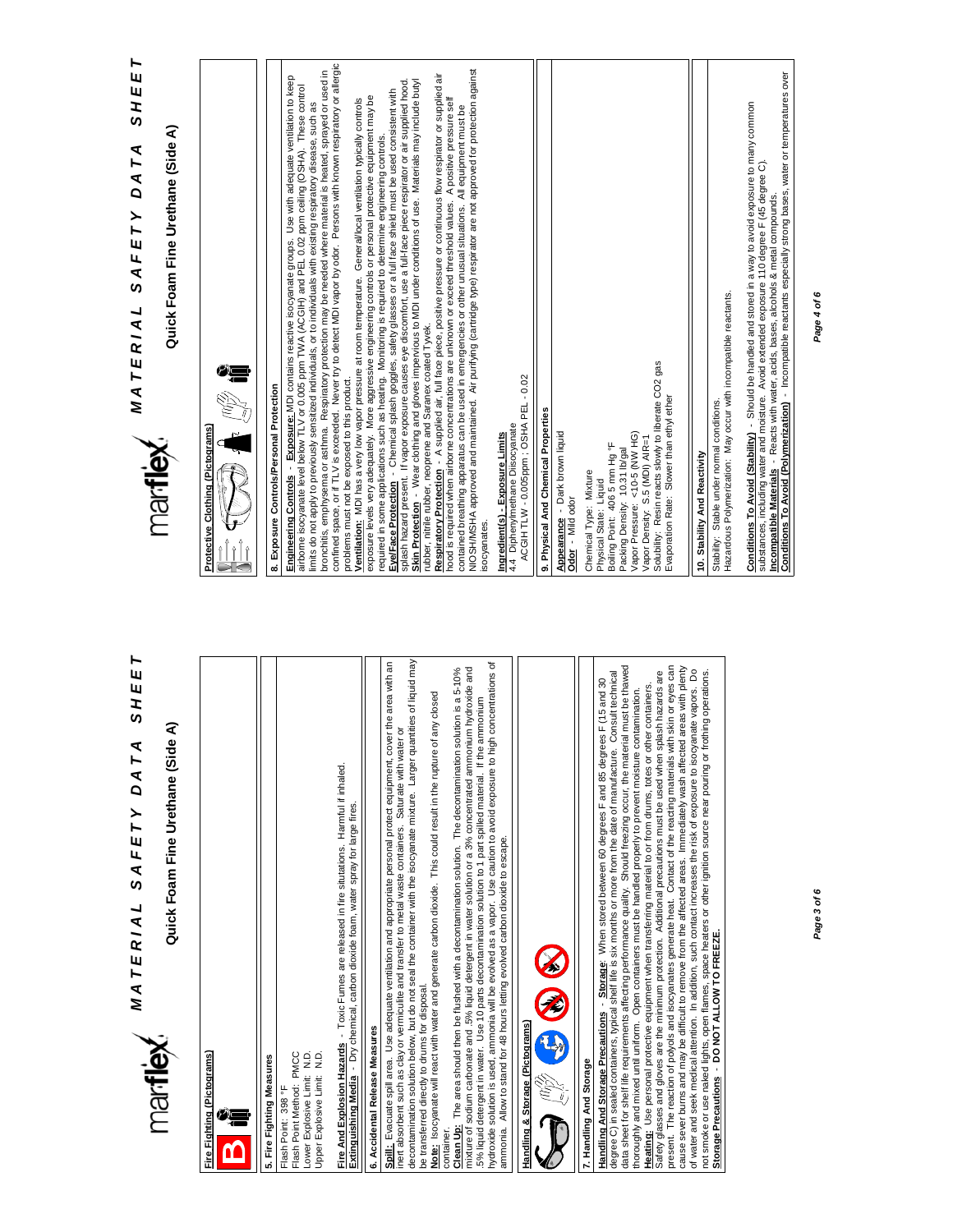| ►<br>$\mathbf{u}$<br>SHE<br>DATA<br>SAFETY<br>MATERIAL                                                                                                                                                                                                                                                                                                                                                                                                                         |
|--------------------------------------------------------------------------------------------------------------------------------------------------------------------------------------------------------------------------------------------------------------------------------------------------------------------------------------------------------------------------------------------------------------------------------------------------------------------------------|
| Quick Foam Fine Urethane (Side A)<br>marflex.                                                                                                                                                                                                                                                                                                                                                                                                                                  |
| 10. Stability And Reactivity - Continued                                                                                                                                                                                                                                                                                                                                                                                                                                       |
| 320 degree F (160 degrees C). Possible evolution of carbon dioxide gas from overheating or exposure to contaminates<br>may rupture closed containers                                                                                                                                                                                                                                                                                                                           |
| The reaction with water is very slow under 102 degrees F, but is accelerated at higher temperatures and in the presence<br>of alkalis, tertiary amines and metal compounds. Some reactions can be vigorous and even violent.                                                                                                                                                                                                                                                   |
| 11. Toxicological Information                                                                                                                                                                                                                                                                                                                                                                                                                                                  |
| 4.4 Diphenylmethane Diisocyanate<br>Ingredient(s) - Carginogenicity<br>OSHA Regulated Carcinogen                                                                                                                                                                                                                                                                                                                                                                               |
| Ingredient(s) - Toxicological Data<br>4.4 Diphenylmethane Diisocyanate<br>ca 100%                                                                                                                                                                                                                                                                                                                                                                                              |
| 12. Ecological Information                                                                                                                                                                                                                                                                                                                                                                                                                                                     |
| No Data Available.                                                                                                                                                                                                                                                                                                                                                                                                                                                             |
| 13. Disposal Considerations                                                                                                                                                                                                                                                                                                                                                                                                                                                    |
| processing, storage, or otherwise altering this material may make the waste management information presented in this<br>Any disposal practice must be in compliance with all federal, state and local laws and regulations. Chemical additions,<br>MSDS incomplete, inaccurate or otherwise inappropriate. Waste characterization and disposal compliance is the<br>responsibility solely of the party generating the waste or deciding to discard or dispose of the material. |
| Container Disposal: Drums/containers must be thoroughly drained to process or storage vessels before removal to an<br>appropriate area for subsequent decontamination. Drums/containers must be decontaminated in properly ventilated                                                                                                                                                                                                                                          |
| out the decontamination solution and triple rinse the empty container. Puncture or otherwise destroy the rinsed container<br>areas by personnel protected from the inhalation of isocyanate vapors. Spray or pour 1 to 5 gallons of decontamination<br>Pour<br>solution into the drum making sure the walls are well rinsed. Let the drum container soak unsealed for 48 hours.<br>before disposal. Do not heat or cut empty containers with electric or gas torch.            |
| ৳<br>RCRA Information - MDI is not a hazardous waste. However, under RCRA, it is the responsibility of the user<br>products to determine, at any time of disposal, whether a product meets any of the criteria for hazardous water.                                                                                                                                                                                                                                            |
| Refer to RCRA 40 - CFR 261 and/or any other appropriate Federal, State or Local requirements for proper classification<br>information.                                                                                                                                                                                                                                                                                                                                         |
| 14. Transport Information                                                                                                                                                                                                                                                                                                                                                                                                                                                      |
| Proper Shipping Name - Caulking Compound<br>Caulking Compound. NOI. In Boxs (I-149610)<br>DOT Shipping Labe                                                                                                                                                                                                                                                                                                                                                                    |
| <b>Freight Class</b><br>55                                                                                                                                                                                                                                                                                                                                                                                                                                                     |
| Additional Shipping Paper Description - IMO (Ocean): Not regulated<br><b>CAO</b> (Air): Not regulated                                                                                                                                                                                                                                                                                                                                                                          |
| 15. Regulatory Information                                                                                                                                                                                                                                                                                                                                                                                                                                                     |
| U.S. Regulatory Information - TSCA Status: On the TSCA inventory<br>CERCLA Reportable Quantity: 4,4, Diphenylmethane Diisocyanate = 5,000 lbs                                                                                                                                                                                                                                                                                                                                  |

**MATERIAL SAFETY DATA SHEET**<br>
TICITIEX *A T E R I A L S A F E T Y D A T A S H E E T* Quick Foam Fine Urethane (Side A)

**Quick Foam Fine Urethane (Side A)**

| 15. Regulatory Information - Continued                                                                                                                                                                                                                                                                                                                              |
|---------------------------------------------------------------------------------------------------------------------------------------------------------------------------------------------------------------------------------------------------------------------------------------------------------------------------------------------------------------------|
| Acute Health Hazard; Chronic Health Hazard; Reactivity Hazard<br>SARA Title III - Section 313 Form "R"/TRI Reportable Chemical<br><b>SARA Hazard Classes</b>                                                                                                                                                                                                        |
| SARA Title III - Section 313 Form "R"/TRI Reportable Chemical<br>Ingredient(s) - U.S. Regulatory Information<br>4.4 Diphenylmethane Diisocyanate<br>SARA Section 313 Notification                                                                                                                                                                                   |
| PERSONAL PROTECTION<br>FLAMMABILITY<br><b>REACTIVITY</b><br><b>HEALTH</b><br><b>HMIS</b><br>Ne∋<br>N                                                                                                                                                                                                                                                                |
| This MSDS Supercedes A Previous MSDS Dated: 01/01/2002<br>Revision/Preparer Information<br>16. Other Information                                                                                                                                                                                                                                                    |
| This MSDS complies with 29 CFR 1910.1200 (Hazard Communication Standard). This MSDS should be read and<br>understood before using this product.<br>Disclaimer                                                                                                                                                                                                       |
| available at this time. Addition of reducers or other additives to these products may substantially alter the<br>The above information pertains to this product as currently formulated and is based on the information<br>composition and hazards of the product.                                                                                                  |
| consequences of its use. Each individual should make a determination as to the suitability of the information<br>Mar-flex Waterproofing & Building Products makes no warranties, express or implied and assumes no<br>responsibility regarding the suitability of this information for the user's intended purposes or for the<br>for their particular purposes(s). |
| Mar-flex Building Solutions<br>Primed Using MSDS Generator <sup>no</sup> 2000                                                                                                                                                                                                                                                                                       |

*Page 5 of 6*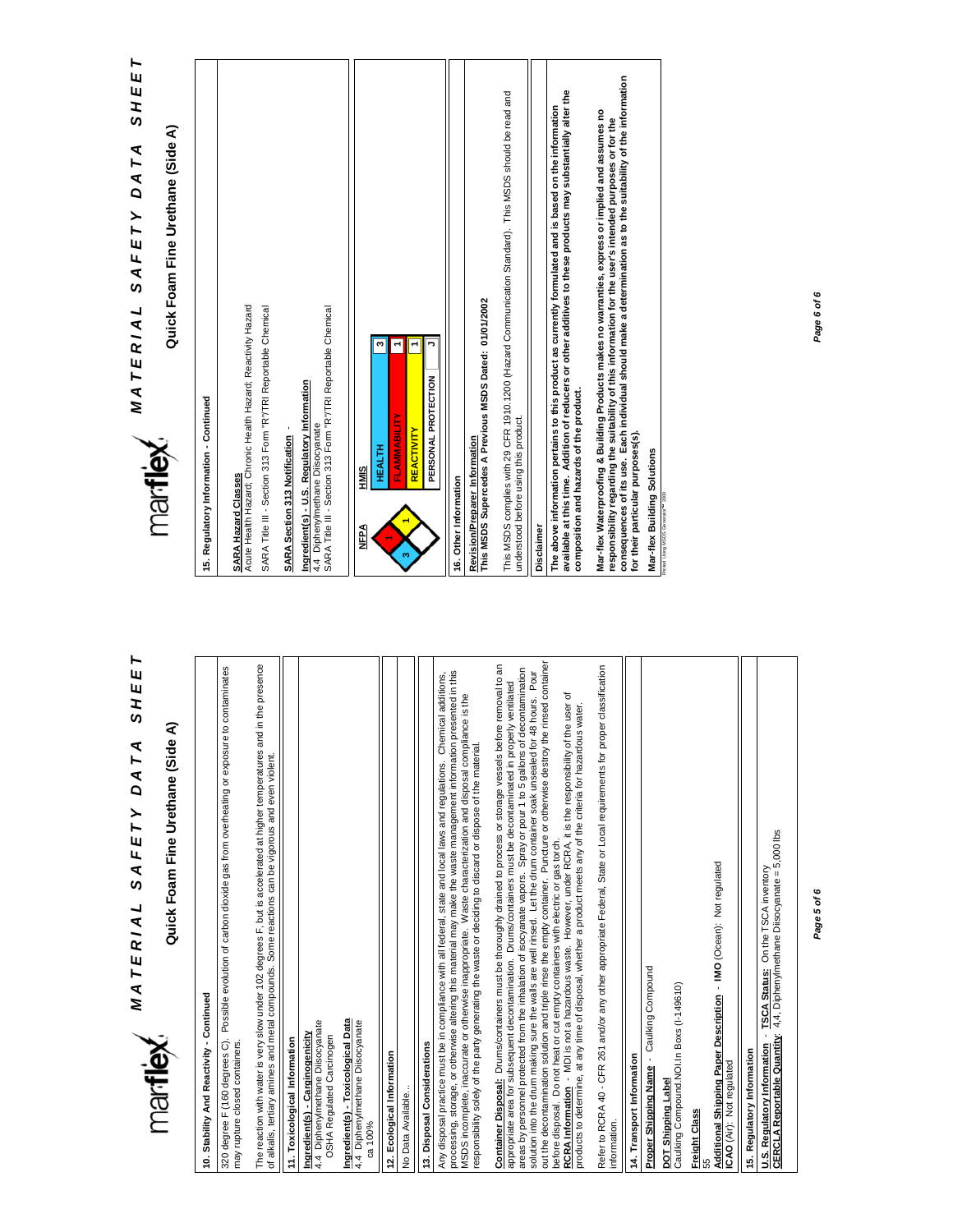| MATERIAL                                                                                                                                                                                                                                                                                                                                                                                                                                                                                                                                                                                                                                                                                                                                                                                                                                                                                                                                                       | SAFETY                                                                                                                | ব<br>H<br>ΔA  | SHEE                                  | ⊢<br>SHEE<br>DATA<br>SAFETY<br>MATERIAL                                                                                                                                                                                                                                                                                                                                                                                                                                                                                                                                                                                                                                                                                                                                                                                                                                                                                                                                                                                                           |
|----------------------------------------------------------------------------------------------------------------------------------------------------------------------------------------------------------------------------------------------------------------------------------------------------------------------------------------------------------------------------------------------------------------------------------------------------------------------------------------------------------------------------------------------------------------------------------------------------------------------------------------------------------------------------------------------------------------------------------------------------------------------------------------------------------------------------------------------------------------------------------------------------------------------------------------------------------------|-----------------------------------------------------------------------------------------------------------------------|---------------|---------------------------------------|---------------------------------------------------------------------------------------------------------------------------------------------------------------------------------------------------------------------------------------------------------------------------------------------------------------------------------------------------------------------------------------------------------------------------------------------------------------------------------------------------------------------------------------------------------------------------------------------------------------------------------------------------------------------------------------------------------------------------------------------------------------------------------------------------------------------------------------------------------------------------------------------------------------------------------------------------------------------------------------------------------------------------------------------------|
| marflex.                                                                                                                                                                                                                                                                                                                                                                                                                                                                                                                                                                                                                                                                                                                                                                                                                                                                                                                                                       | Quick Foam Fine Urethane (Side                                                                                        |               | ⋒                                     | Quick Foam Fine Urethane (Side B)<br>marflex.                                                                                                                                                                                                                                                                                                                                                                                                                                                                                                                                                                                                                                                                                                                                                                                                                                                                                                                                                                                                     |
| 1. Product And Company Identification                                                                                                                                                                                                                                                                                                                                                                                                                                                                                                                                                                                                                                                                                                                                                                                                                                                                                                                          |                                                                                                                       |               |                                       |                                                                                                                                                                                                                                                                                                                                                                                                                                                                                                                                                                                                                                                                                                                                                                                                                                                                                                                                                                                                                                                   |
| Mar-flex Waterproofing & Building Products<br>Carlisle, OH 45005 USA<br>500 Business Parkway<br>Supplier                                                                                                                                                                                                                                                                                                                                                                                                                                                                                                                                                                                                                                                                                                                                                                                                                                                       | Manufacturer<br>Mar-flex Waterproofing & Building<br>Carlisle, OH 45005 USA<br>500 Business Parkway                   |               | Products                              | First Aid (Pictograms)                                                                                                                                                                                                                                                                                                                                                                                                                                                                                                                                                                                                                                                                                                                                                                                                                                                                                                                                                                                                                            |
| Telephone Number: 513-422-7285<br>Web Site: www.mar-flex.com<br>FAX Number: 513-422-7282<br>E-Mail: info@mar-flex.com                                                                                                                                                                                                                                                                                                                                                                                                                                                                                                                                                                                                                                                                                                                                                                                                                                          | Telephone Number: 513-422-7285<br>Web Site: www.mar-flex.com<br>FAX Number: 513-422-7282<br>E-Mail: info@mar-flex.com |               |                                       | Ingestion - Induce vomiting by giving two glasses of water and sticking finger down throat. Never give anything by<br>Skin - Immediately wash affected areas with plenty of water and seek medical attention<br>Eve - Immediately wash affected areas with plenty of water and seek medical attention.<br>4. First Aid Measures                                                                                                                                                                                                                                                                                                                                                                                                                                                                                                                                                                                                                                                                                                                   |
| Supplier Emergency Contacts & Phone Number<br>Chem-Trec: 1-800-424-9300                                                                                                                                                                                                                                                                                                                                                                                                                                                                                                                                                                                                                                                                                                                                                                                                                                                                                        | <b>Manufacturer Emergency Contacts</b><br>Chem-Trec: 1-800-424-9300                                                   |               | & Phone Number                        | nhalation - Remove to fresh air. If not breathing, give artificial respiration. If breathing is difficult, oxygen should be<br>administered by qualified personnel. Call a physician or transport to a medical facility immediately.<br>mouth to an unconscious person.                                                                                                                                                                                                                                                                                                                                                                                                                                                                                                                                                                                                                                                                                                                                                                           |
| Product Name: Quick Foam Fine Urethane (Side B)<br>Chemical Family: Polyol Blend<br>CAS Number: Not Established<br>Issue Date: 12/21/2011                                                                                                                                                                                                                                                                                                                                                                                                                                                                                                                                                                                                                                                                                                                                                                                                                      |                                                                                                                       |               |                                       | Fire Fighting (Pictograms)                                                                                                                                                                                                                                                                                                                                                                                                                                                                                                                                                                                                                                                                                                                                                                                                                                                                                                                                                                                                                        |
| Product/Material Uses - Used in conjunction with "Side A" to seal cracks that are hairline to 1/8"<br>Product Identification Text - Side "B" of a 2 Part Cartridge<br>Product Code: IA-68100<br><b>MSDS Number: 69</b>                                                                                                                                                                                                                                                                                                                                                                                                                                                                                                                                                                                                                                                                                                                                         |                                                                                                                       |               |                                       | 5. Fire Fighting Measures<br>Autoignition Point: NDA °F<br>Flash Point: NDA °F                                                                                                                                                                                                                                                                                                                                                                                                                                                                                                                                                                                                                                                                                                                                                                                                                                                                                                                                                                    |
| 2. Composition/Information On Ingredients                                                                                                                                                                                                                                                                                                                                                                                                                                                                                                                                                                                                                                                                                                                                                                                                                                                                                                                      |                                                                                                                       |               |                                       | Fire And Explosion Hazards - Fire Degradation Products: Toxic furnes are released in fire situations. Combustion                                                                                                                                                                                                                                                                                                                                                                                                                                                                                                                                                                                                                                                                                                                                                                                                                                                                                                                                  |
| Ingredient<br>Name                                                                                                                                                                                                                                                                                                                                                                                                                                                                                                                                                                                                                                                                                                                                                                                                                                                                                                                                             |                                                                                                                       | Number<br>CAS | <b>Total Weight</b><br>Percent Of     | Extinguishing Media - Use dry chemical foam, carbon dioxide, halogenated agents or water. Use cold water spray to<br>may produce carbon dioxide, carbon monoxide and nitrogen oxides.                                                                                                                                                                                                                                                                                                                                                                                                                                                                                                                                                                                                                                                                                                                                                                                                                                                             |
| TRADE SECRET                                                                                                                                                                                                                                                                                                                                                                                                                                                                                                                                                                                                                                                                                                                                                                                                                                                                                                                                                   |                                                                                                                       | Not Establis  |                                       | cool containers exposed to fire to minimize risk of rupture. A solid stream of water directed into the hot burning liquid<br>could cause frothing. If possible, contain fire run-off water.                                                                                                                                                                                                                                                                                                                                                                                                                                                                                                                                                                                                                                                                                                                                                                                                                                                       |
|                                                                                                                                                                                                                                                                                                                                                                                                                                                                                                                                                                                                                                                                                                                                                                                                                                                                                                                                                                | EMERGENCY OVERVIEW                                                                                                    |               |                                       | Fire Fighting Instructions -  Protective Equipment: Wear positive pressure self contained breathing apparatus with                                                                                                                                                                                                                                                                                                                                                                                                                                                                                                                                                                                                                                                                                                                                                                                                                                                                                                                                |
| Harmful if inhaled. Toxic fumes are released in fire situations.                                                                                                                                                                                                                                                                                                                                                                                                                                                                                                                                                                                                                                                                                                                                                                                                                                                                                               |                                                                                                                       |               |                                       | full face piece and full protective clothing.                                                                                                                                                                                                                                                                                                                                                                                                                                                                                                                                                                                                                                                                                                                                                                                                                                                                                                                                                                                                     |
| 3. Hazards Identification                                                                                                                                                                                                                                                                                                                                                                                                                                                                                                                                                                                                                                                                                                                                                                                                                                                                                                                                      |                                                                                                                       |               |                                       | 6. Accidental Release Measures                                                                                                                                                                                                                                                                                                                                                                                                                                                                                                                                                                                                                                                                                                                                                                                                                                                                                                                                                                                                                    |
| marked excess redness and swelling of the conjunctiva and chemical burns of the cornea. Tertiary amines can produce<br>Ingestion Hazards - The tertiary amines from this blend could cause severe irritation and possible chemical burns of<br>Eve Hazards - This blend will cause irritation on contact. Symptoms include watering or discomfort of the eyes with<br>Inhalation Hazards - Heating, foaming or otherwise mechanically dispersing (drumming, venting or pumping)<br>the mouth, throat, esophagus and stomach with pain or discomfort in the mouth, throat, chest and abdomen.<br>a blurring of vision against a general bluish haze and the appearance of halos around bright objects<br>Skin Hazards - Prolonged contact may lead to burning associated with severe reddening, swelling<br>destruction.<br>Primary Routes(s) Of Entry - Eye, Skin, Ingestion & Inhalation.<br>Tertiary amines can also cause severe conjunctivitis.<br>haze"). |                                                                                                                       |               | i (referred to as "blue<br>and tissue | personnel should wear chemical goggles, rubber or plastic gloves and clothing as required to protect against contact. If<br>spreading and contamination of surface waters and drinking supplies. Notify local health officials and other appropriate<br>mist and or hot vapors are present, use air purifying respirator or self contained breathing apparatus as required. The<br>Spills: Evacuate spill area. Remove all sources of flames, heating elements, gas engines, etc. Emergency clean up<br>type of respirator selected should prevent exposure from traces of propylene oxide which may be present. Prevent<br>absorbent material such as clay or vermiculite and transfer to steel waste containers. The spill area should then be<br>washed down with soap and water to dilute and remove traces of material. Ventilate area to remove the remaining<br>Clean Up: With adequate ventilation and appropriate personal protective equipment, cover the area with an inert<br>agencies if such contamination should occur.<br>vapors. |
| tertiary amine in amounts less than what is required to report as hazardous, however the tertiary amine component is<br>operations of this blend may generate more vapor or aerosol concentrations of its components. This blend contains<br>Signs And Symptoms - Symptoms include nausea, vomiting, diarrhea, thirst, circulatory collapse and coma<br>severely irritating to the upper respiratory tract and mucous membranes of the nose and throat and<br>coughing, chest discomfort and headache.                                                                                                                                                                                                                                                                                                                                                                                                                                                         |                                                                                                                       |               | can result in                         | Handling & Storage (Pictograms)                                                                                                                                                                                                                                                                                                                                                                                                                                                                                                                                                                                                                                                                                                                                                                                                                                                                                                                                                                                                                   |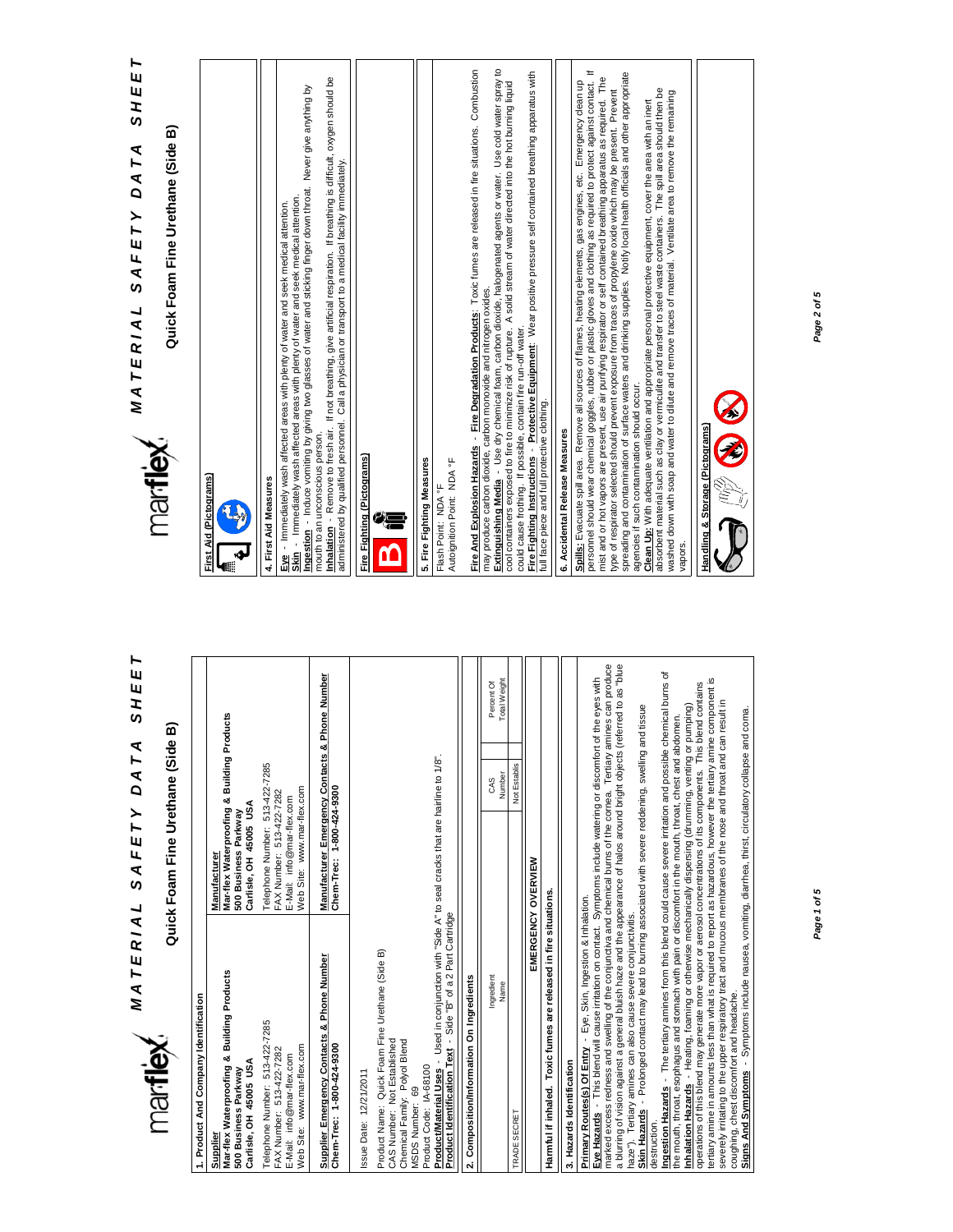# 面 **Quick Foam Fine Urethane (Side B)** Quick Foam Fine Urethane (Side

*MATERIAL SAFETY DATA SHEET A T E R I A L S A F E T Y D A T A S H E E T*

#### 7. Handling And Storage **7. Handling And Storage**

shelf life requirements affecting performance quality. Should freezing occur, the material must be thawed thoroughly and<br>mixed until uniform. Opened containers must be handled properly to prevent moisture contamination. shelf life requirements affecting performance quality. Should freezing occur, the material must be thawed thoroughly and sealed containers, typical shelf life is six months or more from the date of manufacture. Consult technical data sheet for sealed containers, typical shelf life is six months or more from the date of manufacture. Consult technical data sheet for<br>A stift is commission of fraction conferences consults. Charled from the consult the model music t Handling And Storage Precautions - When stored between 60 degrees F and 85 degrees F (15 to 30 degrees C) in **Handling And Storage Precautions** - When stored between 60 degrees F and 85 degrees F (15 to 30 degrees C) in mixed until uniform. Opened containers must be handled properly to prevent moisture contamination. Storage Precautions - DO NOT ALLOW TO FREEZE. **Storage Precautions** - **DO NOT ALLOW TO FREEZE.**

present. The reaction of polyols and isocynates generate heat. Contact of the reacting materials with skin and eyes can<br>cause severe burns and may be difficult to remove from the affected areas. In addition, such contact i present. The reaction of polyols and isocynates generate heat. Contact of the reacting materials with skin and eyes can Safety glasses and gloves are the minimum protection. Additional precautions must be used when splash hazards are cause severe burns and may be difficult to remove from the affected areas. In addition, such contact increases the risk Safety glasses and gloves are the minimum protection. Additional precautions must be used when splash hazards are Heating: Use personal protective equipment when transferring material to or from drums, totes, or other containers. **Heating**: Use personal protective equipment when transferring material to or from drums, totes, or other containers. of exposure to isocyanate vapors. Do not smoke or use naked lights, open flames, space heaters or other ignition sources near pouring or frothing operations. sources near pouring or frothing operations.





# 8. Exposure Controls/Personal Protection **8. Exposure Controls/Personal Protection**

<u>Engineering Controls</u> - <u>Ventilation</u> - General/local ventilation typically controls exposure levels very adequately.<br>More aggressive engineering controls or personal protective equipment may be required in some applicati More aggressive engineering controls or personal protective equipment may be required in some applications such as **Engineering Controls** - **Ventilation -** General/local ventilation typically controls exposure levels very adequately. heating. Monitoring is required to determine engineering controls. heating. Monitoring is required to determine engineering controls.

splash hazard present. If vapor exposure causes eye discomfort, use a full-face piece respirator or air supplied hood. splash hazard present. If vapor exposure causes eye discomfort, use a full-face piece respirator or air supplied hood. Eye/Face Protection - Chemical splash goggles, safety glasses or a full face shield must be used consistent with **Eye/Face Protection** - Chemical splash goggles, safety glasses or a full face shield must be used consistent with

Skin Protection - Wear clothing and gloves impervious to MDI under conditions of use. Materials may include butyl **Skin Protection** - Wear clothing and gloves impervious to MDI under conditions of use. Materials may include butyl Contact lenses should not be worn by persons who work with this product. Contact lenses should not be worn by persons who work with this product.

<u>Respiratory Protection</u> - The specific respirator selected must be based on contamination levels of this blend found in<br>the workplace and must not exceed the working limits of the respirator and be jointly approved by NIO **Respiratory Protection** - The specific respirator selected must be based on contamination levels of this blend found in the workplace and must not exceed the working limits of the respirator and be jointly approved by NIOSH/MSHA. Air rubber, nitrile rubber, neoprene and Saranex coated Tyvek. rubber, nitrile rubber, neoprene and Saranex coated Tyvek.

purifying respirators equipped with full face organic vapor cartridges can be used only if isocyanate vapors are not<br>present from the "A" component. In areas of high concentration, fresh air supplied respirators or self c present from the "A" component. In areas of high concentration, fresh air supplied respirators or self contained breathing apparatus should be used. A positive pressure self contained breathing apparatus can be used in emergencies or other dapparatus showld be used. A positive apparation apparation apparation in emergencies or other purifying respirators equipped with full face organic vapor cartridges can be used only if isocyanate vapors are not unusual situations. unusual situations

Other/General Protection

**Other/General Protection** -<br>An eye wash station and safety shower or other drenching facilities are recommended in the work area. An eye wash station and safety shower or other drenching facilities are recommended in the work area.

9. Physical And Chemical Properties **9. Physical And Chemical Properties** Appearance - Clear yellow liquid.

**Appearance** - Clear yellow liquid. Vapor Density: Heavier than air<br>Solubility: In Water - Partial Vapor Density: Heavier than air Chemical Type: Mixture Chemical Type: Mixture Percent Volatiles: <3% Percent Volatiles: <3% Physical State: Liquid<br>Boiling Point: NA °F Specific Gravity: 1.08 Physical State: Liquid Specific Gravity: 1.08 Vapor Pressure: ND Vapor Pressure: ND Boiling Point: NA °F

Solubility: In Water - Partial

Evaporation Rate: Slower than Ethyl Ether

Evaporation Rate: Slower than Ethyl Ether

*Page 3 of 5*



# *A T E R I A L S A F E T Y D A T A S H E E T* ⋒ **Quick Foam Fine Urethane (Side B)** Quick Foam Fine Urethane (Side

**MATERIAL SAFETY DATA** 

SHEET

### 10. Stability And Reactivity **10. Stability And Reactivity**

Hazardous Polymerization: Will occur. Hazardous Polymerization: Will occur. Stability: This is a stable material Stability: This is a stable material.

<u>Conditions To Avoid (Stability)</u> - Avoid high temperatures, sparks, flame and extended exposure over 110 degrees F.<br>Incomplete with oxidizing materials, isocyanates and acids. **Conditions To Avoid (Stability)** - Avoid high temperatures, sparks, flame and extended exposure over 110 degrees F. Incomplete with oxidizing materials, isocyanates and acids.

11. Toxicological Information **11. Toxicological Information**

Chronic/Carcinogenicity - The components of this blend are not listed by the NTP, IARC or regulated by OSHA as **Chronic/Carcinogenicity** - The components of this blend are not listed by the NTP, IARC or regulated by OSHA as carcinogens. carcinogens.

12. Ecological Information **12. Ecological Information**

No Data Available... No Data Available.

13. Disposal Considerations **13. Disposal Considerations**

processing, storage, or otherwise altering this material may make the waste management information presented in this processing, storage, or otherwise altering this material may make the waste management information presented in this Any disposal practice must be in compliance with all federal, state and local laws and regulations. Chemical additions, Any disposal practice must be in compliance with all federal, state and local laws and regulations. Chemical additions, MSDS incomplete, inaccurate or otherwise inappropriate. Waste characterization and disposal compliance is the<br>responsibility solely of the party generating the waste or deciding to discard or dispose of the material. MSDS incomplete, inaccurate or otherwise inappropriate. Waste characterization and disposal compliance is the responsibility solely of the party generating the waste or deciding to discard or dispose of the material.

pressurize, or expose such containers to heat, flame, sparks, static electricity or other sources of ignition. All containers pressurize, or expose such containers to heat, flame, sparks, static electricity or other sources of ignition. All containers Container Disposal - Empty containers retain product residue (liquid and/or vapor) can be dangerous. Do not **Container Disposal -** Empty containers retain product residue (liquid and/or vapor) can be dangerous. Do not should be disposed in an environmentally safe manner and in accordance with government regulations. should be disposed in an environmentally safe manner and in accordance with government regulations. RCRA Information - Refer to RCRA 40- CFR 261 and/or any other appropriate federal, state or local requirements for **RCRA Information** - Refer to RCRA 40- CFR 261 and/or any other appropriate federal, state or local requirements for proper classification information. proper classification information.

14. Transport Information **14. Transport Information**

Proper Shipping Name - Caulking Compound **Proper Shipping Name** - Caulking Compound

**Hazard Class**

Combustable Class III B

Caulking Compound. NOI.In Boxes (I-149610) Caulking Compound.NOI.In Boxes (I-149610) DOT Shipping Labe **DOT Shipping Label**

**Freight Class**

<u>Additional Shipping Paper Description</u> - IMO (Ocean): Not regulated<br>ICAO (Air): Not regulated **Additional Shipping Paper Description** - **IMO** (Ocean): Not regulated

**ICAO** (Air): Not regulated

15. Regulatory Information **15. Regulatory Information** No Data Available...No Data Available